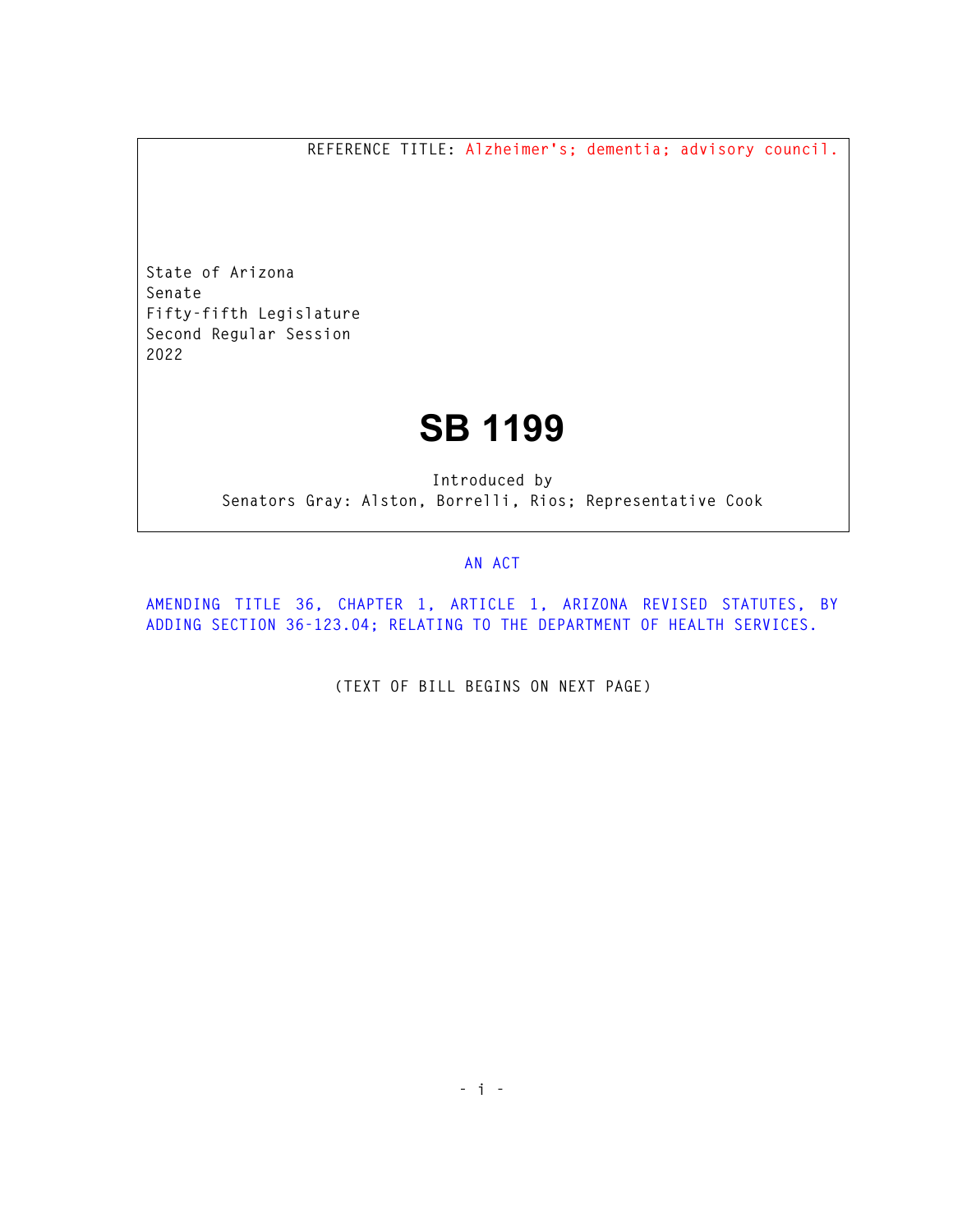**1 Be it enacted by the Legislature of the State of Arizona: 2 Section 1. Title 36, chapter 1, article 1, Arizona Revised 3 Statutes, is amended by adding section 36-123.04, to read: 4 36-123.04. Alzheimer's disease and other dementias advisory 5 council; membership; duties; state Alzheimer's 6 plan; annual report 7 A. THE ALZHEIMER'S DISEASE AND OTHER DEMENTIAS ADVISORY COUNCIL IS 8 ESTABLISHED TO EXAMINE THE NEEDS OF INDIVIDUALS WHO HAVE BEEN DIAGNOSED 9 WITH ALZHEIMER'S DISEASE OR OTHER DEMENTIAS, THE SERVICES AVAILABLE IN 10 THIS STATE FOR THOSE INDIVIDUALS AND THE ABILITY OF HEALTH CARE PROVIDERS 11 AND FACILITIES TO MEET THE CURRENT AND FUTURE NEEDS OF THOSE INDIVIDUALS. 12 B. THE ADVISORY COUNCIL CONSISTS OF: 13 1. THE FOLLOWING VOTING MEMBERS WHO ARE APPOINTED BY THE DIRECTOR: 14 (a) ONE MEMBER WHO HAS BEEN DIAGNOSED WITH ALZHEIMER'S DISEASE OR 15 ANOTHER DEMENTIA OR A FAMILY MEMBER OF SUCH AN INDIVIDUAL. 16 (b) ONE MEMBER WHO IS THE FAMILY CAREGIVER OF AN INDIVIDUAL WHO HAS 17 BEEN DIAGNOSED WITH ALZHEIMER'S DISEASE OR ANOTHER DEMENTIA. 18 (c) ONE REPRESENTATIVE OF NURSING HOMES. 19 (d) ONE REPRESENTATIVE OF ASSISTED LIVING FACILITIES. 20 (e) ONE REPRESENTATIVE OF ADULT DAY CARE SERVICE PROVIDERS. 21 (f) ONE REPRESENTATIVE OF HOME CARE PROVIDERS. 22 (g) ONE MEDICAL PROFESSIONAL WHO HAS EXPERIENCE IN DIAGNOSING AND 23 TREATING ALZHEIMER'S DISEASE. 24 (h) ONE MEMBER WHO CONDUCTS RESEARCH REGARDING ALZHEIMER'S DISEASE 25 OR OTHER DEMENTIAS. 26 (i) ONE REPRESENTATIVE OF A LEADING NATIONAL ORGANIZATION THAT 27 ADVOCATES ON BEHALF OF INDIVIDUALS WHO HAVE BEEN DIAGNOSED WITH 28 ALZHEIMER'S DISEASE OR OTHER DEMENTIAS. 29 (j) ONE REPRESENTATIVE OF THE AREA AGENCIES ON AGING IN THIS STATE. 30 (k) ONE REPRESENTATIVE OF AN ORGANIZATION THAT ADVOCATES FOR OLDER 31 ADULTS. 32 2. THE FOLLOWING NONVOTING MEMBERS: 33 (a) THE DIRECTOR OF THE DEPARTMENT OF HEALTH SERVICES OR THE 34 DIRECTOR'S DESIGNEE. 35 (b) THE DIRECTOR OF THE DIVISION OF AGING AND ADULT SERVICES IN THE 36 DEPARTMENT OF ECONOMIC SECURITY OR THE DIRECTOR'S DESIGNEE. 37 (c) THE DIRECTOR OF THE ARIZONA HEALTH CARE COST CONTAINMENT SYSTEM 38 OR THE DIRECTOR'S DESIGNEE. 39 (d) THE DIRECTOR OF THE DEPARTMENT OF PUBLIC SAFETY OR THE 40 DIRECTOR'S DESIGNEE. 41 (e) THE CHAIRPERSON OF THE WORKFORCE ARIZONA COUNCIL OR THE 42 CHAIRPERSON'S DESIGNEE. 43 (f) THE STATE LONG-TERM CARE OMBUDSMAN OR THE OMBUDSMAN'S DESIGNEE.**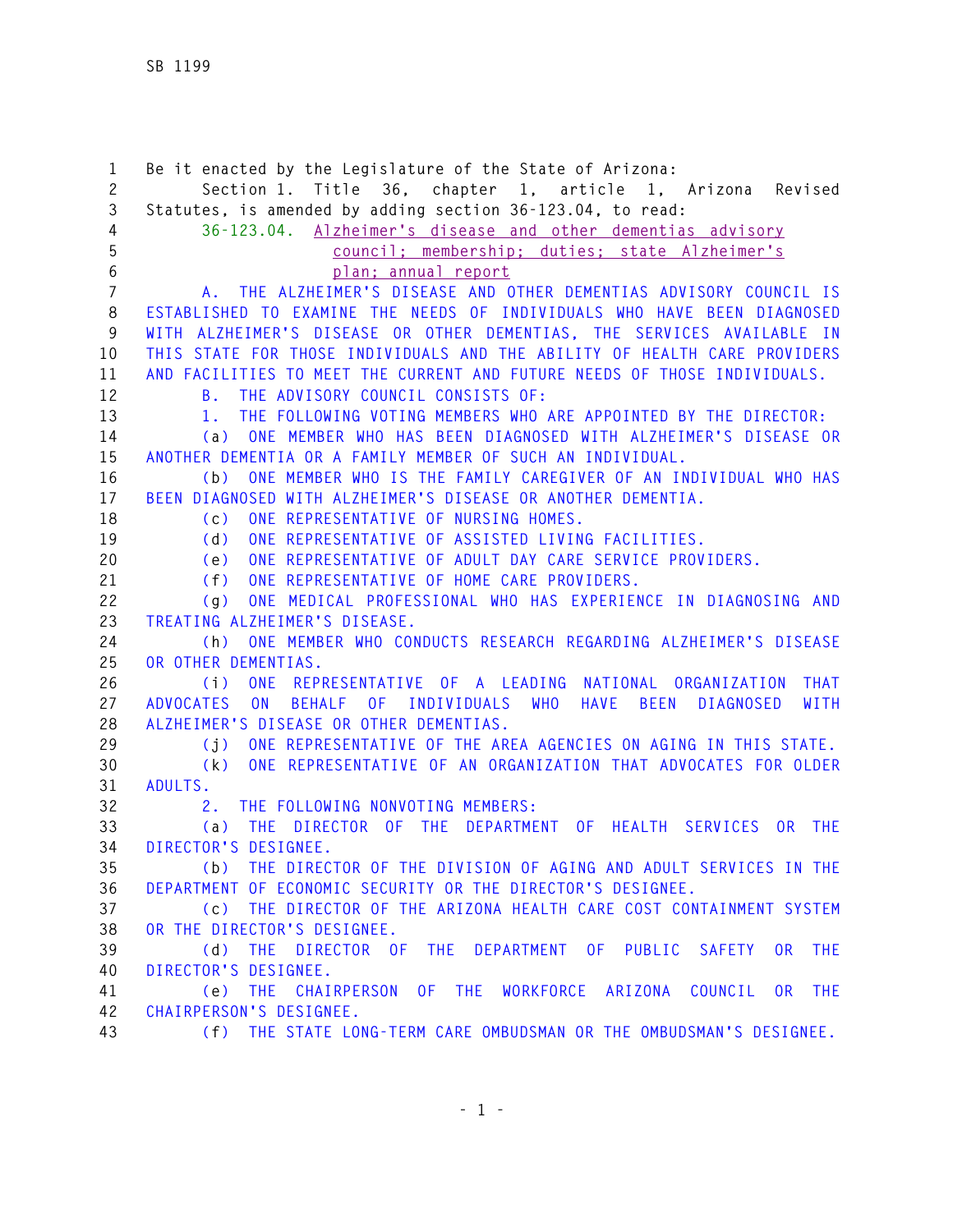**1 C. EACH VOTING MEMBER ON THE ADVISORY COUNCIL SHALL EACH SERVE ONE 2 TWO-YEAR TERM, UNTIL THAT MEMBER'S SUCCESSOR IS APPOINTED. IF THE 3 DIRECTOR IS UNABLE TO FIND A PERSON WHO MEETS THE CRITERIA TO SUCCEED A 4 MEMBER WHOSE TERM HAS EXPIRED, THE DIRECTOR MAY REAPPOINT THE MEMBER FOR 5 AN ADDITIONAL TWO-YEAR TERM. THE DIRECTOR SHALL MAKE ALL INITIAL 6 APPOINTMENTS NOT LATER THAN NINETY DAYS AFTER THE EFFECTIVE DATE OF THIS 7 SECTION.** 

**8 D. THE ADVISORY COUNCIL MEMBERS SHALL SELECT THE CHAIRPERSON AND 9 VICE CHAIRPERSON, WHO MAY NOT BE EMPLOYEES OF THIS STATE AND WHO SERVE IN 10 THEIR ROLE FOR UP TO TWO CONSECUTIVE YEARS. THE ADVISORY COUNCIL SHALL 11 HOLD ITS FIRST MEETING NOT LATER THAN THIRTY DAYS AFTER THE APPOINTMENT OF 12 ITS MEMBERS. THE DIRECTOR OR THE DIRECTOR'S DESIGNEE SHALL CALL AND 13 PRESIDE OVER THE FIRST MEETING UNTIL THE CHAIRPERSON AND VICE CHAIRPERSON 14 ARE SELECTED. ONCE THE CHAIRPERSON AND VICE CHAIRPERSON ARE SELECTED, THE 15 ADVISORY COUNCIL SHALL MEET AT THE CALL OF THE CHAIRPERSON AT LEAST 16 QUARTERLY. A MAJORITY OF THE VOTING MEMBERS OF THE ADVISORY COUNCIL 17 CONSTITUTES A QUORUM FOR THE CONDUCT OF THE MEETINGS.** 

**18 E. ADVISORY COUNCIL MEMBERS ARE NOT ELIGIBLE FOR COMPENSATION BUT 19 ARE ELIGIBLE TO RECEIVE REIMBURSEMENT OF EXPENSES PURSUANT TO TITLE 38, 20 CHAPTER 4, ARTICLE 2.** 

**21 F. THE DEPARTMENT SHALL PROVIDE SPACE FOR MEETINGS AND STAFF 22 SUPPORT TO THE ADVISORY COUNCIL AS NECESSARY TO ASSIST THE COUNCIL IN 23 PERFORMING ITS DUTIES.** 

**24 G. THE ADVISORY COUNCIL SHALL CONSIDER AND MAKE FINDINGS AND 25 RECOMMENDATIONS ON ALL OF THE FOLLOWING:** 

**26 1. TRENDS IN THIS STATE'S ALZHEIMER'S DISEASE AND OTHER DEMENTIAS 27 POPULATIONS AND SERVICE NEEDS, INCLUDING:** 

**28 (a) THIS STATE'S ROLE IN PROVIDING OR FACILITATING LONG-TERM CARE, 29 FAMILY CAREGIVER SUPPORT AND ASSISTANCE TO INDIVIDUALS WHO ARE DIAGNOSED 30 WITH EARLY-STAGE OR EARLY-ONSET ALZHEIMER'S DISEASE OR OTHER DEMENTIAS.** 

**31 (b) THIS STATE'S POLICIES REGARDING INDIVIDUALS WHO ARE DIAGNOSED 32 WITH ALZHEIMER'S DISEASE OR OTHER DEMENTIAS.** 

**33 (c) THE FISCAL IMPACT OF ALZHEIMER'S DISEASE AND OTHER DEMENTIAS ON 34 PUBLICLY FUNDED HEALTH CARE PROGRAMS.** 

**35 2. ESTABLISHING A SURVEILLANCE SYSTEM TO BETTER DETERMINE THE 36 NUMBER OF INDIVIDUALS WHO ARE DIAGNOSED WITH ALZHEIMER'S DISEASE OR OTHER 37 DEMENTIAS IN THIS STATE AND TO MONITOR CHANGES TO THOSE NUMBERS.** 

**38 3. EXISTING RESOURCES, SERVICES AND CAPACITY RELATING TO DIAGNOSING 39 AND CARING FOR INDIVIDUALS WHO ARE DIAGNOSED WITH ALZHEIMER'S DISEASE OR 40 OTHER DEMENTIAS, INCLUDING:**

**41 (a) THE TYPE, COST AND AVAILABILITY OF DEMENTIA CARE SERVICES.** 

**42 (b) THE AVAILABILITY OF HEALTH CARE WORKERS IN THIS STATE WHO CAN 43 SERVE INDIVIDUALS WHO ARE DIAGNOSED WITH DEMENTIA, INCLUDING NEUROLOGISTS, 44 GERIATRICIANS AND DIRECT CARE WORKERS.**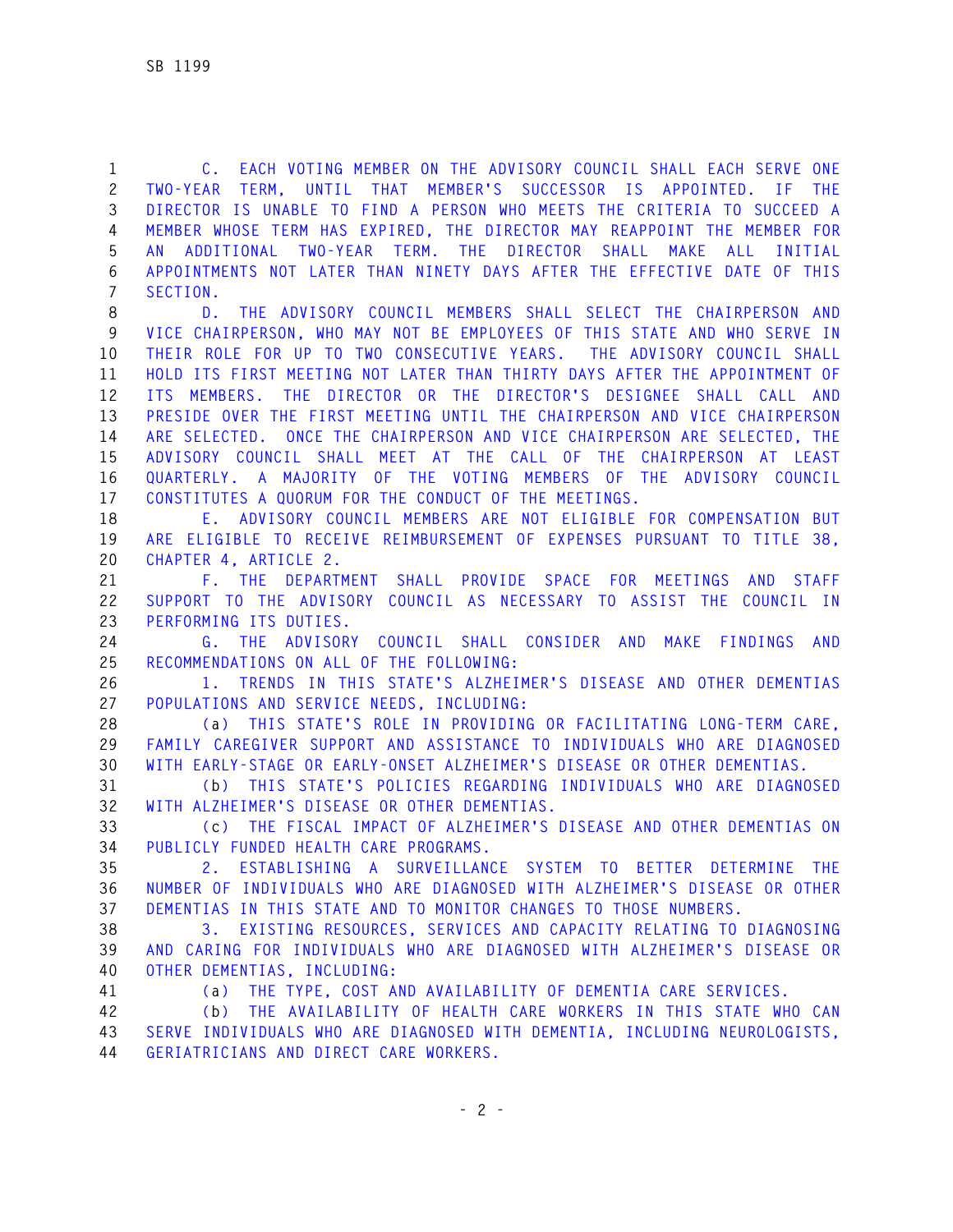**1 4. DEMENTIA-SPECIFIC TRAINING REQUIREMENTS FOR PUBLIC AND PRIVATE 2 EMPLOYEES WHO INTERACT WITH INDIVIDUALS WHO ARE DIAGNOSED WITH ALZHEIMER'S 3 DISEASE OR OTHER DEMENTIAS, INCLUDING LONG-TERM CARE WORKERS, CASE 4 MANAGERS, ADULT PROTECTIVE SERVICES WORKERS, LAW ENFORCEMENT OFFICERS AND 5 FIRST RESPONDERS. 6 5. HOME AND COMMUNITY-BASED SERVICES, INCLUDING RESPITE CARE, FOR 7 INDIVIDUALS WHO ARE DIAGNOSED WITH ALZHEIMER'S DISEASE OR OTHER DEMENTIAS 8 AND THEIR FAMILIES. 9 6. QUALITY CARE MEASURES FOR HOME AND COMMUNITY-BASED SERVICES AND 10 RESIDENTIAL CARE FACILITIES. 11 7. STATE-SUPPORTED RESEARCH ON ALZHEIMER'S DISEASE AND OTHER 12 DEMENTIAS CONDUCTED AT UNIVERSITIES IN THIS STATE. 13 8. POLICIES AND STRATEGIES THAT ADDRESS THE FOLLOWING: 14 (a) INCREASING PUBLIC AWARENESS OF ALZHEIMER'S DISEASE AND OTHER 15 DEMENTIAS. 16 (b) EDUCATING PROVIDERS TO INCREASE EARLY DETECTION AND DIAGNOSIS 17 OF ALZHEIMER'S DISEASE AND OTHER DEMENTIAS. 18 (c) IMPROVING THE HEALTH CARE SERVICES RECEIVED BY INDIVIDUALS WHO 19 ARE DIAGNOSED WITH ALZHEIMER'S DISEASE OR OTHER DEMENTIAS. 20 (d) EVALUATING THE CAPACITY OF THE HEALTH CARE SYSTEM IN THIS STATE 21 IN MEETING THE GROWING NUMBER AND NEEDS OF INDIVIDUALS WHO ARE DIAGNOSED 22 WITH ALZHEIMER'S DISEASE AND OTHER DEMENTIAS. 23 (e) INCREASING THE NUMBER OF HEALTH CARE PROFESSIONALS IN THIS 24 STATE NECESSARY TO TREAT THE GROWING AGING AND ALZHEIMER'S DISEASE AND 25 OTHER DEMENTIAS POPULATIONS. 26 (f) IMPROVING SERVICES PROVIDED IN THE HOME AND COMMUNITY TO DELAY 27 AND DECREASE THE NEED FOR INSTITUTIONALIZED CARE FOR INDIVIDUALS WHO ARE 28 DIAGNOSED WITH ALZHEIMER'S DISEASE OR OTHER DEMENTIAS. 29 (g) IMPROVING LONG-TERM CARE, INCLUDING ASSISTED LIVING, FOR 30 INDIVIDUALS WHO ARE DIAGNOSED WITH ALZHEIMER'S DISEASE OR OTHER DEMENTIAS. 31 (h) ASSISTING UNPAID ALZHEIMER'S DISEASE OR DEMENTIA CAREGIVERS. 32 (i) INCREASING AND IMPROVING RESEARCH ON ALZHEIMER'S DISEASE AND 33 OTHER DEMENTIAS. 34 (j) PROMOTING ACTIVITIES TO MAINTAIN AND IMPROVE BRAIN HEALTH. 35 (k) IMPROVING THE COLLECTION OF DATA AND INFORMATION RELATED TO 36 ALZHEIMER'S DISEASE AND OTHER DEMENTIAS AND THEIR PUBLIC HEALTH BURDENS. 37 (l) IMPROVING PUBLIC SAFETY AND ADDRESSING THE SAFETY-RELATED NEEDS 38 OF INDIVIDUALS WHO ARE DIAGNOSED WITH ALZHEIMER'S DISEASE OR OTHER 39 DEMENTIAS. 40 (m) ADDRESSING LEGAL PROTECTIONS FOR, AND LEGAL ISSUES FACED BY, 41 INDIVIDUALS WHO ARE DIAGNOSED WITH ALZHEIMER'S DISEASE OR OTHER DEMENTIAS. 42 (n) IMPROVING THE WAYS IN WHICH THE GOVERNMENT EVALUATES AND ADOPTS 43 POLICIES TO ASSIST INDIVIDUALS WHO ARE DIAGNOSED WITH ALZHEIMER'S DISEASE 44 OR OTHER DEMENTIAS AND THEIR FAMILIES.**